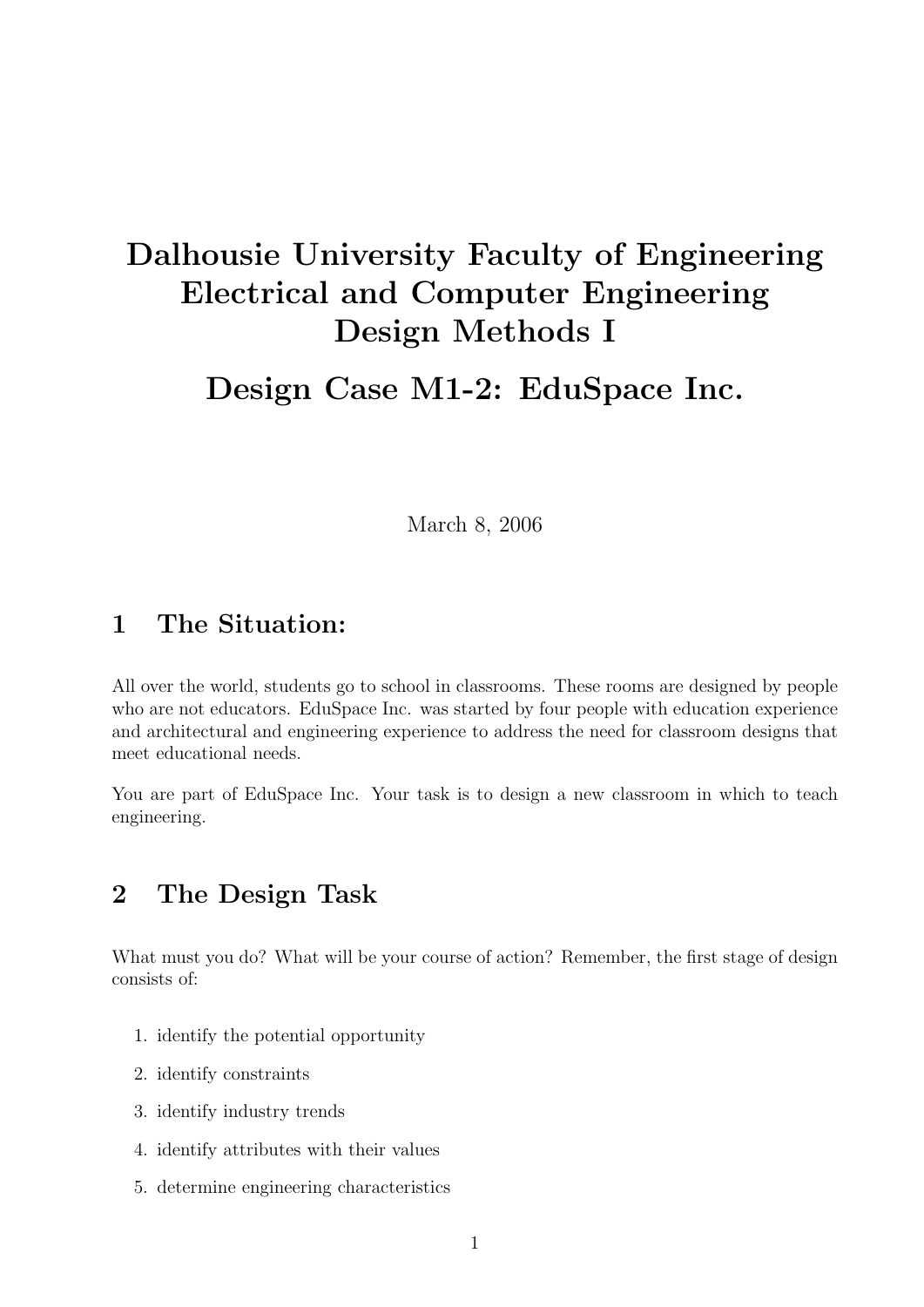- 6. establish functions
- 7. generate alternative concepts, and
- 8. screen concepts.

By the deadline, you should have had a good look at the prpblem and have some ideas.

#### Note: A potential opportunity is not a real opportunity unless there are no 'project killers.'

Since we are exploring design, I have created a partial list of items to consider:

- The status quo what is the current situation with respect to classrooms and educational spaces?
- What are students' 'pet peeves?'
- How do users of the status quo work around the deficiencies in current classrooms?
- Who purchases classrooms? What insight does this give you?

Take notes of your thinking and the thinking of your group. You will need them in the future.

Note: I encourage 'out-of-the-box' thinking because this leads to new and better ideas. To foster your ideas, remember to:

- leave your ego at the door,
- pull the problem apart until you get to first principles
- express the problem clearly, preferably in 14 words or less,
- try to use analogies to understand and express your problem, and
- try to use both qualitative and quantitative models of the problem and its solutions.

## 3 Deliverables

As in all cases, be prepared to present the case in class. Also, you are to write a brief report that:

1. states the potential opportunity, and why you think it exists,